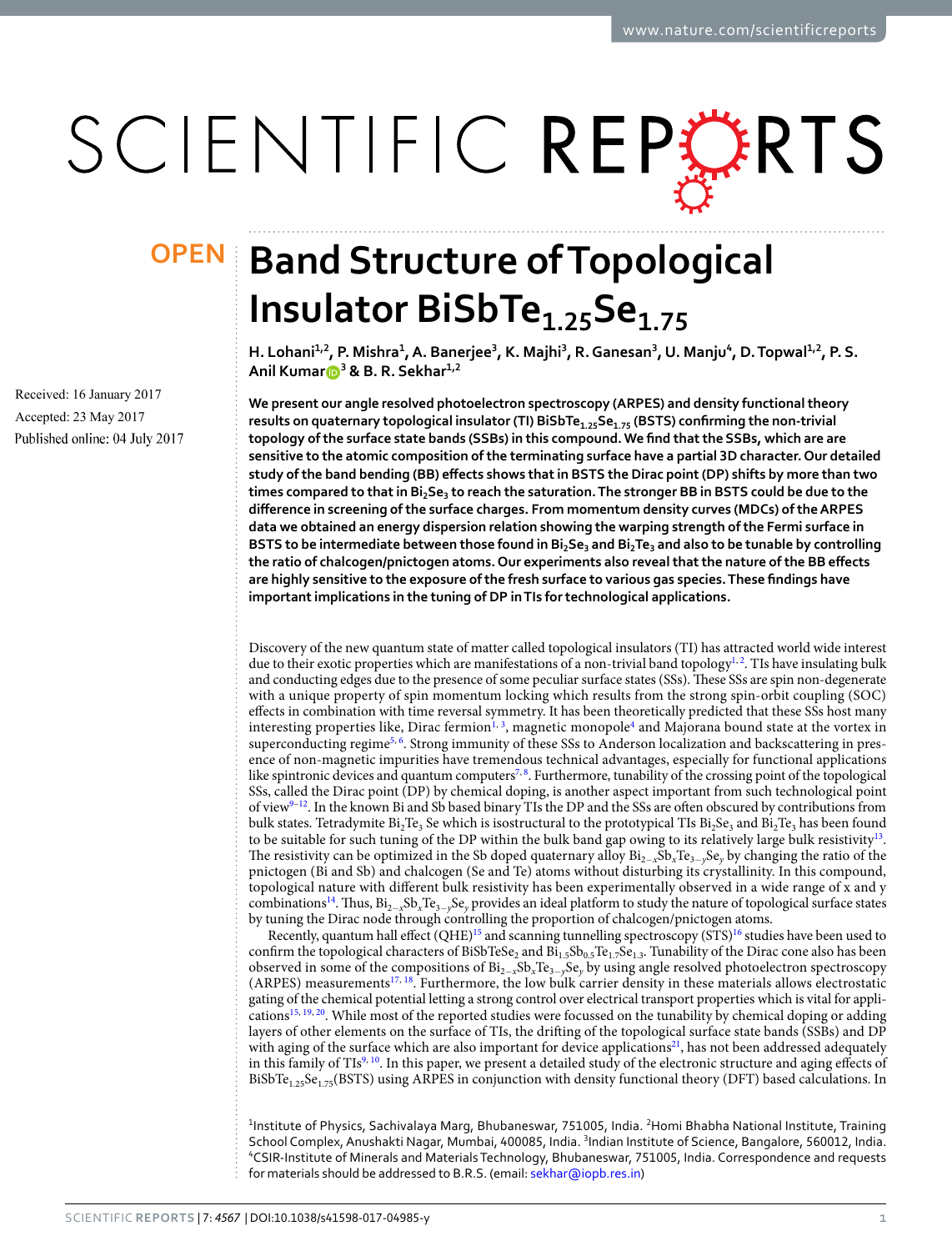

**Figure 1.** (**a** and **b**) show the primitive and hexagonal unit cells of BiSbTeSe<sub>2</sub> respectively. The dotted box encloses the structure of five atomic layers which is called quintuple layer (QL). (**c**) Brillouin zone of the primitive unit cell where high symmetry k-points are marked. (**e**) LEED spots depict the hexagonal symmetry of the surface BZ of BSTS where the high symmetry k-directions Γ-K and Γ-M are marked.

the ARPES data, we observe topological character of the SSBs and a warping of the Fermi surface (FS). These results are consistent with our calculated SSBs which fall within the region of bulk band gap of BSTS. In addition, we find pronounced effects of aging due to band bending (BB) and which are relatively stronger in this compound in comparison to  ${\rm Bi}_2 {\rm Se}_3.$  Effects of the BB are enhanced due to the high adsorption of residual gases at low temperatures. Furthermore, experiments performed with constant dosing of different gases show that the BB effects are highly sensitive to the gas species.

#### **Results and Discussion**

Figure  $1(a)$  shows the primitive unit cell of BiSbTeSe<sub>2</sub> which has a rhombhohdral symmetry. This structure can also be depicted as a hexagonal unit cell as shown in Fig.  $1(b)$ . Basic building block of this structure is the so called quintuple layer (QL) consisting of five atoms arranged in an order Se1-Bi-Se-Sb-Te. The Bi(Se1) atoms are connected to the Sb(Te) atoms with the center of inversion symmetry at the Se atom site. The structure of BiSbTeSe<sub>2</sub> is similar to that of Bi<sub>2</sub>Se<sub>3</sub>. Substitution sites of Sb and Te in Bi<sub>2</sub>Se<sub>3</sub> to build the BiSbTeSe<sub>2</sub> structure for our calculations were chosen by considering the total energy minimization among various possible structures. Figure 1(c) shows the Brillouin zone (BZ) of the primitive unit cell where the high symmetry k-points are marked. In Fig.  $1(d)$  we have shown a low energy electron diffraction (LEED) pattern from our BSTS crystal depicting the hexagonal symmetry of the surface BZ. The BSTS crystal cleaves along the (111) crystal plane and scanning tunnelling microscopy experiments have shown that the terminated plane has Te/Se atoms on it ref. 16.

Figure 2(a and b) show the bulk band structure of nominal BiSbTeSe<sub>2</sub> composition without and with inclusion of SOC effects respectively. In both the cases, valence band(VB) and conduction band(CB) states are well separated in the energy scale. However, the SOC effects induce a small splitting in the bands along various k-directions. The band gap is ~0.45 eV at the Γ point in SOC included case (Fig. 2(b)) which is higher than the value 0.3 eV found in Bi<sub>2</sub>Se<sub>3</sub><sup>22</sup>. Structure of the top most VB(red) and the lowest CB(blue) along the F-Γ-L direction indicate a band inversion at the Γ point after incorporating the SOC effects. This results in a non-trivial value of the  $Z_2$  invariant in this system<sup>23</sup>. In Fig. 2(c and d) the ARPES intensity plots of BSTS, which has a slightly different stoichiometry (BiSbTe<sub>1.25</sub>Se<sub>1.75</sub>) from the nominal composition (BiSbTeSe<sub>2</sub>), are presented. These plots are taken along the Γ-M and Γ-K directions of the surface BZ by using 31 eV photon energy respectively. Among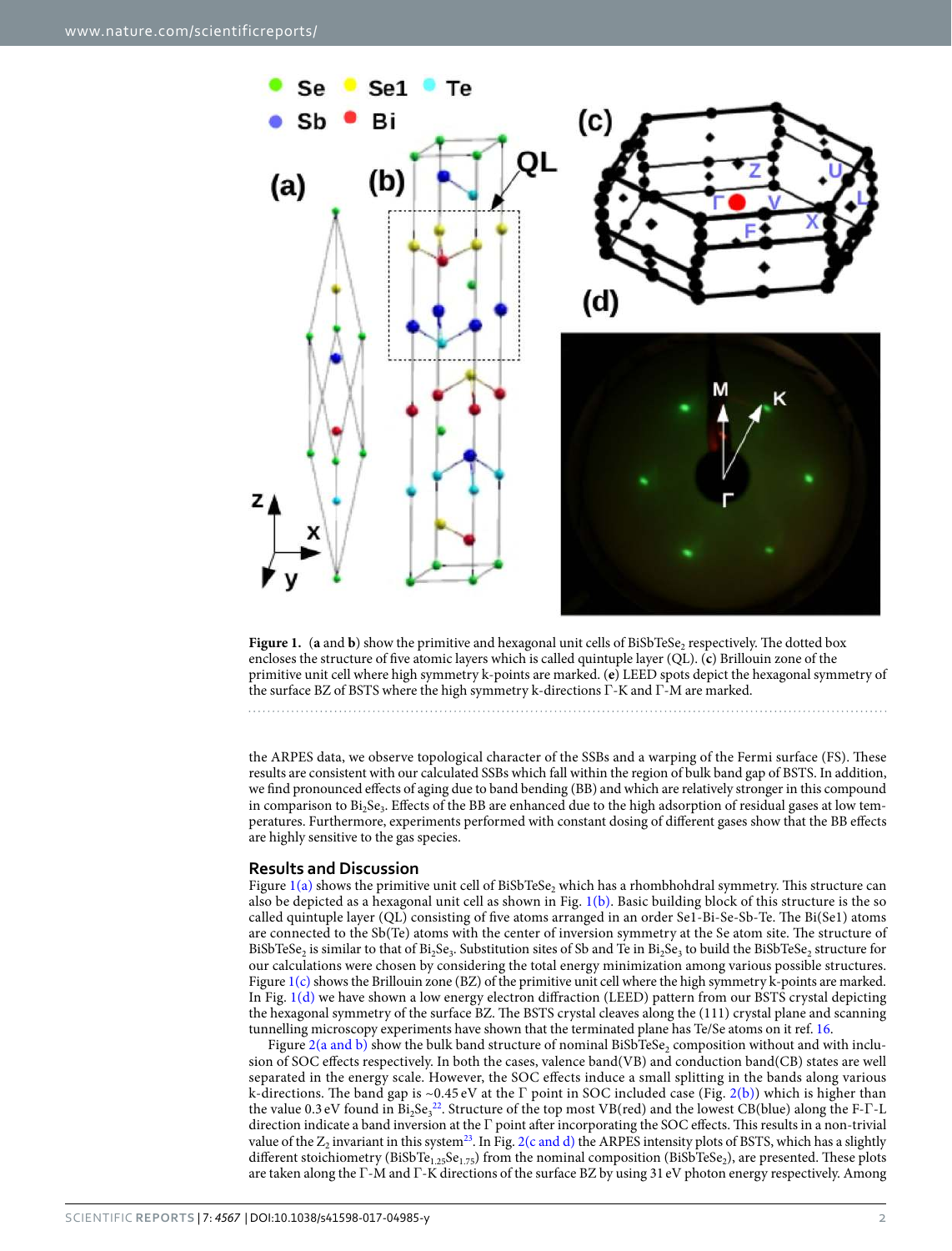

**Figure 2.** (a and **b**) show the bulk band structure plots of BiSbTeSe<sub>2</sub> without and with inclusion of SOC effects respectively. (**c** and **d**) Show the ARPES images of BSTS along the Γ-M and Γ-K directions of the surface BZ respectively. (**e** and **f**) Show the bulk bands of (**b**) along the Γ-F and Γ-L directions respectively.

the various bands seen in the VB region, the deeper lying bands with binding energy (BE) in the range  $E_b=-0.5$ to −4.5 eV show a highly dispersive nature. A cone shaped distribution of low intensity is clearly visible in the vicinity of the  $E_f$  around the  $\Gamma$  point which is absent in the calculated band structure. The cone is formed by the topological SSBs in the bulk band gap region of the material. Although, inconsequential to the results of this study, a closer look at the data in the Fig. 2(c) will reveal the existence a small energy gap near the tip of the cone which could be due to some possible misalignment of the angular position of the sample to the perfect Γ-M direction during the data collection. Nevertheless, in order to have a better comparison, raw data of the bulk bands along the Γ-F and Γ-L directions (Fig. 2(b)) which correspond to the Γ-M and Γ-K directions of the surface BZ, are plotted adjacent to the ARPES images in Fig. 2(e and f) respectively. Along both the directions, calculated bands placed at higher BE show a fair resemblance to the corresponding intensity pattern observed in the ARPES images.

Figure 3(a) shows the near  $E_f$  region of ARPES plot taken by using 35 eV photon energy. The two SSBs are clearly visible exhibiting almost a linear dispersion. Intensity between these two SSBs indicates the presence of the bulk conduction band (BCB) states occupied due to n-type intrinsic impurities and defects. On the other hand, lower part of the Dirac cone strongly overlaps with the bulk valence band (BVB) states which form a high intensity region at  $\sim E_b$ =−0.4 eV. In order to identify the position of the DP, the corresponding energy density curve (EDC) of the image shown in Fig. 3(a) is plotted in Fig. 3(b). This EDC is taken at the Γ point with k width of  $\pm$ 0.02 Å<sup>−1</sup>. As is clear from this spectra the DP appearing at E<sub>d</sub>~ -0.2 eV is obscured by the emission from the BVB states. In order to confirm the surface nature of the SSBs, ARPES images were collected at different photon energies as shown in Fig.  $3(a,c,e$  and g) which correspond to images taken at photon energy 35, 33, 31 and 28 eV respectively. EDCs(at the  $\Gamma$  point with k width of  $\pm 0.02$  Å<sup>-1</sup>) corresponding to these intensity plots are presented in Fig.  $3(b,d,f$  and h) respectively. The BVB gets modified sharply with the variation in photon energy indicating the bulk nature of these higher BE bands while the shape of near  $E_f$  SSBs (upper part of Dirac cone) remains unaffected confirming the surface state character. The slight variation in the intensity of these SSBs is due to the difference in the matrix elements involved in the photoemission process<sup>3</sup>. It should be noted that the SSBs show some significant changes close to the DP. The EDC spectra of 33 eV photon energy (Fig. 3(d)) shows an apparent opening of a gap in the SSBs in the vicinity of the DP ( $E_d = -0.2$  eV), unlike the case of 35 eV photon energy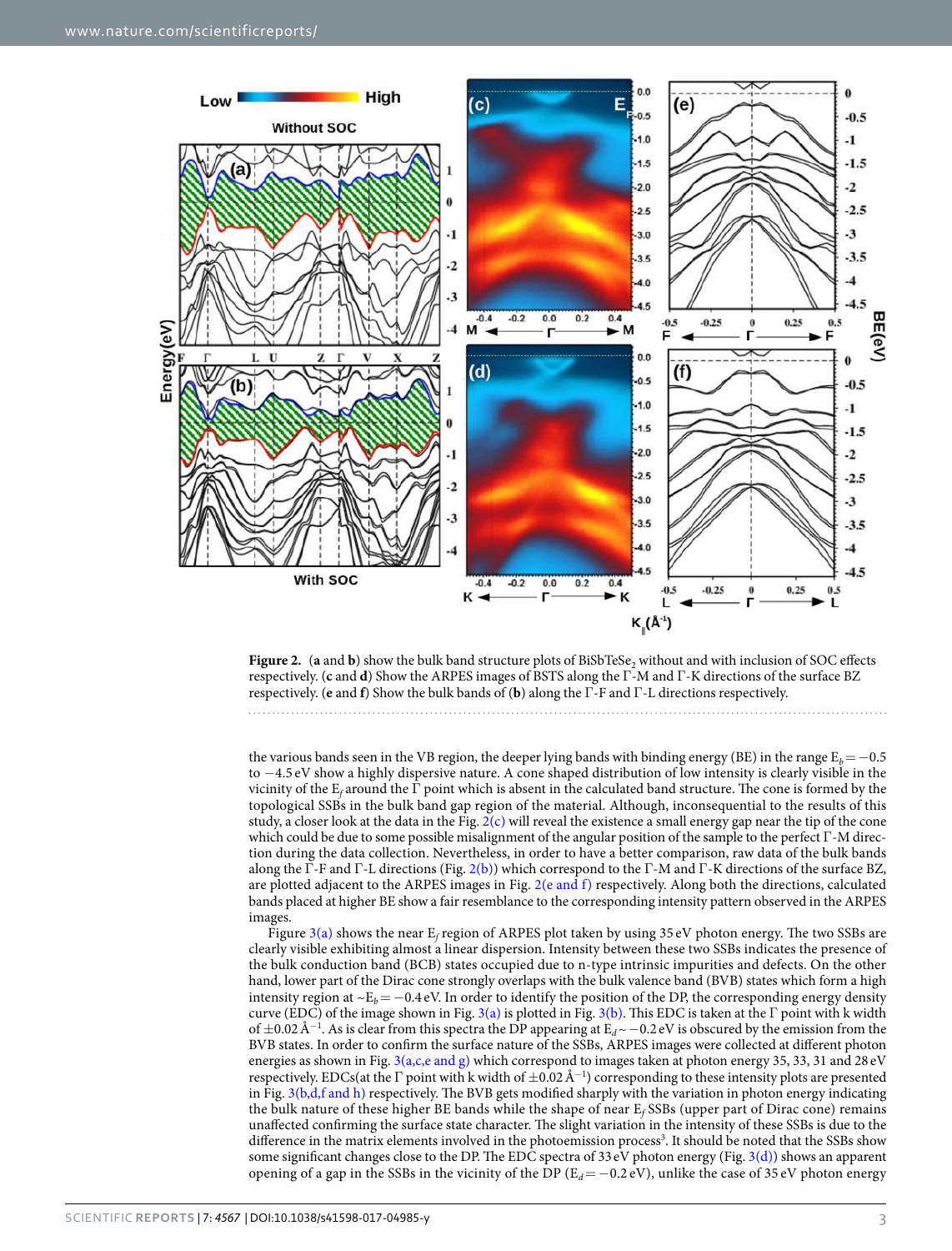



(Fig. 3(b)). Similarly, the spectral weight near  $\sim$  -0.2 eV BE in the EDC of 31 eV (Fig. 3(f)) also shows differences compared to that taken with 28 eV (Fig.  $3(h)$ ) photon energy. These results show that the SSBs are not of pure 2D character in this compound. The SSBs which mainly form the lower part of the Dirac cone hybridize with the BVB states and therefore acquire a partial 3D character. Origin of these hybridized states could be the impurities or defects in the system as suggested in a theoretical model for finite bulk band gaps by Black-Schaffer et al.<sup>24</sup>. Experimental realization of such impurity induced gap opening in the SSBs at the DP has been recently reported by Sanchez-Barriga *et al*. in their detailed ARPES study of  $(Bi_{1-x}Mn_x)_2$  Se<sub>3</sub> system<sup>25</sup>. Figure 3(i and k) show the ARPES plot taken with s and p-polarized light of photon energy 31 eV respectively and adjacent Fig. 3(j and l) display the EDC(at the Γ point with k width of ±0.02 Å<sup>−</sup><sup>1</sup> ) corresponding to them. In both the cases the linearly dispersive SSBs are clearly seen. However, the intensity of the BVBs at ~E<sub>b</sub>=−0.5 eV got drastically reduced in the p-polarized case compared to the s-polarized. These changes are also visible in the spectral features of their EDCs (Fig.  $3(j \text{ and } l)$ ) showing the different orbital characters of these bands.

Characteristics of the SSBs have been investigated by performing surface state calculations on the (111) crystal plane of BiSbTeSe<sub>2</sub>. In Fig. 4(a) bands (red) of 6QL slab structure with Se1 terminated face are plotted along the M-Γ-K direction of the surface BZ. It can be seen that two bands falling into the shape of 'V' are observed just above the  $E_f$  around the  $\Gamma$  point. Here, green dots represent the orbital contribution coming from the atoms present in the topmost QL. Crossing of these Dirac like SSBs occurring at Ef is more clearly visible in the inset. In order to figure out the origin of these 'V' shaped bands, orbital projection weight of majorly contributing atoms to these bands at the Γ point with respect to their distances from the surface (z) are plotted in Fig. 4(b). Figure 4(b) shows clearly that the orbital character originates primarily from the atoms close to the surface rather than the bulk region and the same character also persists in the nearby k-points of the Γ point. This further confirms the surface state nature of these bands. These results show a qualitative similarity to the previously reported SSBs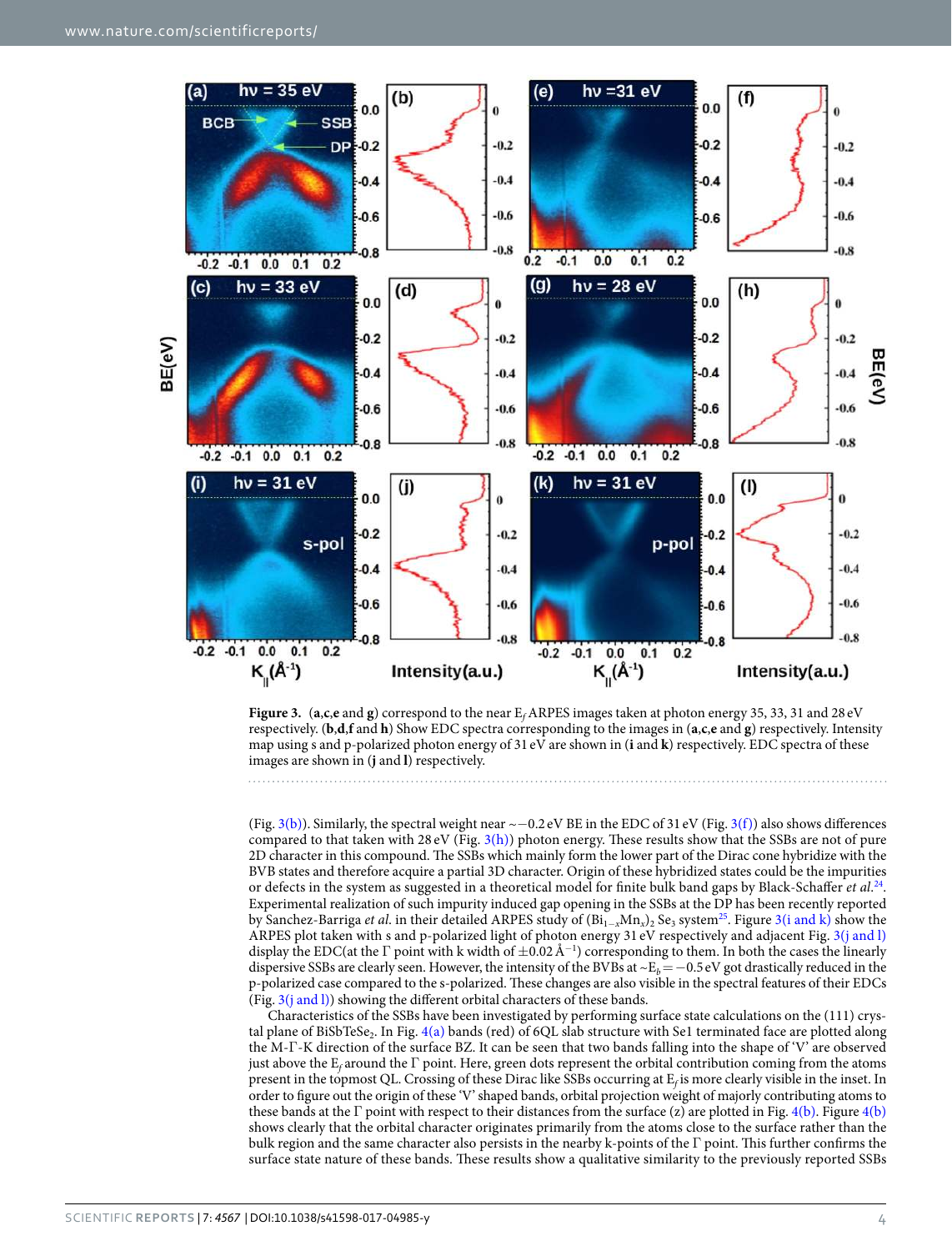

**Figure 4.** (**a** and **c**) show calculated bands of Se1 and Te terminated face of 6QL slab geometry of BiSbTeSe<sub>2</sub> respectively. (**b**) Weight of atomic orbitals mainly contributing to the 'V' shaped band (enclosed in the black box) at the Γ point in Se terminated plain with respect to their distances from the surface. (**d**) Similar contribution to V shaped band at the Γ point (I<sup>st</sup>) and slightly away from the Γ point (II<sup>nd</sup>) in Te terminated face.

of BiSeTe $2^{23}$ . The 'V' shaped bands show a high resemblance to the intensity pattern of SSBs observed in the ARPES data (Fig. 3(a)), though there is slight mismatch in the Fermi position. The mismatch is possibly due to the intrinsic n-doping in the sample which raises the  $E_f$  level in the experimental data. The other possibility of Te terminated surface has also been examined and bands (blue) of 6QL slab of this geometry are shown in Fig. 4(c). In this case, the 'V' shaped band around the Γ point (I<sup>st</sup> region) deviates from linearity as it moves away from the Γ point (II<sup>nd</sup> region). Position of the tip of this V shaped band (180 meV) is quite below the E<sub>β</sub> unlike the case of Se terminated face (Fig. 4(a)). This energy position differs from the experimentally observed BVB (80 meV) of freshly cleaved BSTS (see Fig. 1(e) of Supplementary note). In addition, the orbital weight of these bands at region  $I<sup>st</sup>$  and II<sup>nd</sup> are dominated by atomic orbitals placed in the bulk and surface sites respectively as is clear from the Fig. 4(d). Probably, this large mixing of bulk and surface characters leads to the deviation in the dispersion of this band. This different origin of the 'V' shaped band around the Γ point from bulk and surface in the Te and Se termination cases show that the SSBs are sensitive to the atomic composition of the surface.

As mentioned before, the tunability of the DP within the bulk band gap of the system is an advantage of BSTS important from the technological point of view which could be achieved by chemical doping. Intimately related to this is the observed gradual shifting of the DP with adsorption of gases or even the elapse of time in ultra high vacuum after the crystal cleaving. This shifting of DP is caused by the band bending which has been observed previously in various TIs, like  $Bi_2Se_3$ ,  $Bi_2Te_3^{26,27}$ . We present our observations of BB effects on the SSBs in Fig. 5, where 5(a) and (b) show ARPES images along the Γ-K direction collected ~10 and 27 hours after the cleaving. As can be seen from Fig. 5(b), a significant shift of ~0.14 eV is observed in the position of  $E_d$  in comparison to that in Fig. 5(a). Further, the filled CB states in the nearby  $E_f$  region around the  $\Gamma$  point are clearly demarcated from the SSBs and an arc shaped structure is seen in these CB states which could be a signature of two dimensional electron gas (2DEG) character arising due to the strong BB, like in  $Bi_2Se_3^{26}$ . Similarly, shift of  $E_d$  and appearance of distinct SSBs and CB states can also be found in the ARPES images Fig. 5(c) and (d) which were collected along the Γ-M direction at different time intervals after the cleaving. Figure 5(e–h) show plots of momentum density curves (MDC) extracted from the ARPES images of Fig. 5(a–d) respectively, where the linear dispersion of the MDC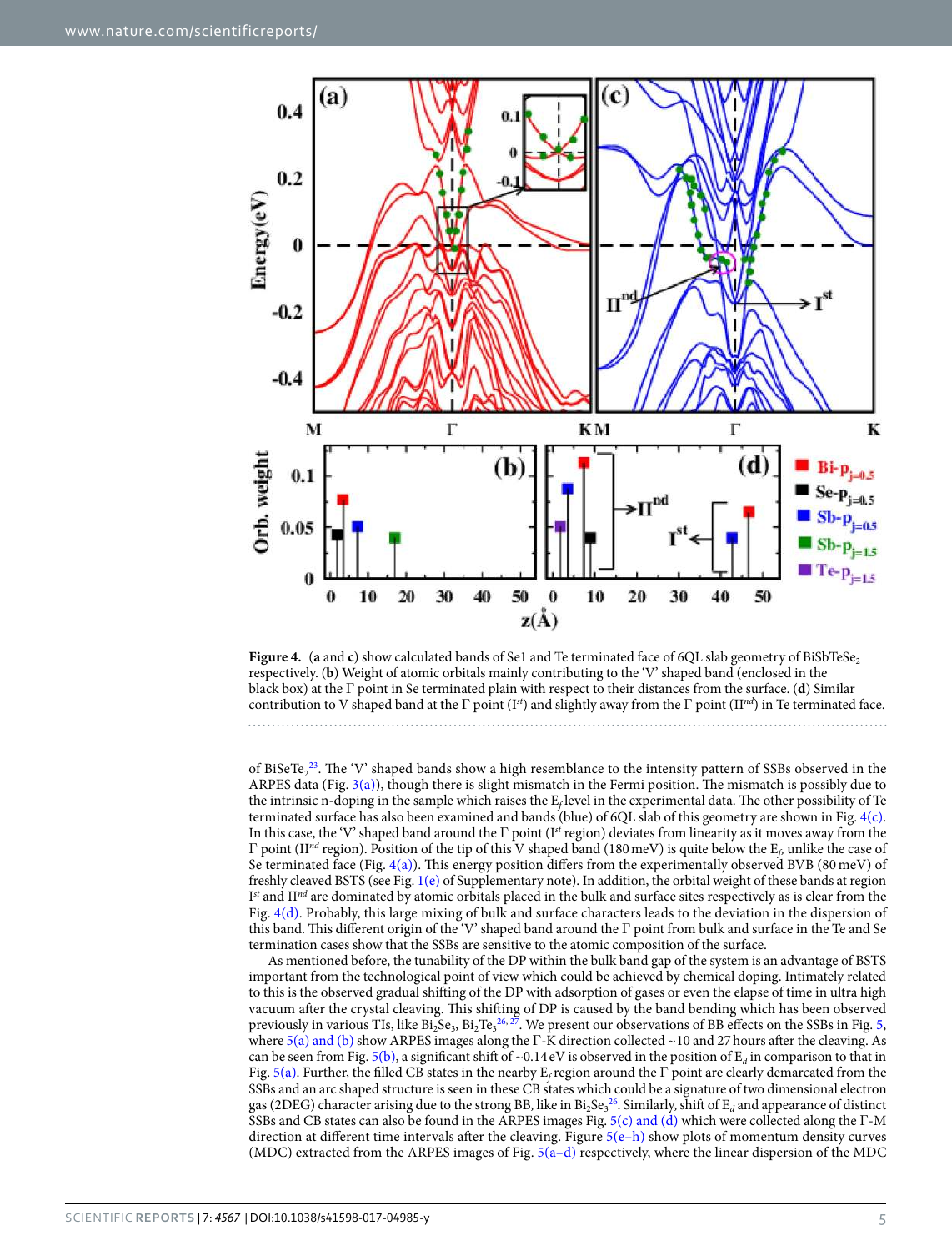

**Figure 5.** (**a** and **b**) depict the ARPES intensity plots taken at 31 eV photon energy along the Γ-K direction taken ~10 and 27 hrs. after the sample cleaving. (**c** and **d**) Show the same images along Γ-M direction collected at different time intervals from the cleaving. (**e**–**h**) Show MDC spectra extracted from the images (**a**–**d**). The dispersion relation between E and k estimated from the MDC plots are fitted to the calculated values obtained from the model Hamiltonian<sup>28</sup> along the Γ-K (**i**) and the Γ-M (**j**) directions.

| Time(hr.)   | $1/2 \text{ m}^* (\text{eV} \text{Å}^3)$ $\nu_0 (\text{eV} \text{Å})$ |      | $\alpha$ (eV.Å <sup>3</sup> ) | $\lambda$ (eV.Å <sup>3</sup> ) |  |  |
|-------------|-----------------------------------------------------------------------|------|-------------------------------|--------------------------------|--|--|
| $\Gamma$ -K |                                                                       |      |                               |                                |  |  |
| 10          |                                                                       | 3.0  |                               | 130                            |  |  |
| 27          | 1.8                                                                   | 1.8  | 5                             | 80                             |  |  |
| $\Gamma$ -M |                                                                       |      |                               |                                |  |  |
| 15          | 5                                                                     | 2.85 | 5                             |                                |  |  |
| 27          | 4                                                                     | 2.65 | 5                             |                                |  |  |

**Table 1.** Parameters of calculated SSBs obtained after fitting with the E-k dispersion relation Eq. (1) estimated from the ARPES data along the Γ-K and the Γ-M directions.

peaks is clearly seen. An energy dispersion relation of the SSBs can also be obtained from the model Hamiltonian approach proposed by  $Fu^{28}$  by the following relation.

$$
E_{\pm}(\vec{k}) = E_0(k) \pm \sqrt{\nu_k^2 k^2 + \lambda^2 k^6 \cos^2(3\theta)}
$$
  
here,  $E_0 = k^2/(2m^*); \quad \nu_k = \nu_0(1 + \alpha k^2)$  (1)

where  $E_{\pm}$  corresponds to the energy of the upper and lower band,  $E_0(k)$  generates particle-hole asymmetry, m<sup>\*</sup> denotes effective mass, and  $\theta$  indicates the azimuthal angle of momentum  $\vec{k}$  with respect to the x-axis (Γ-M direction).  $\lambda$  is a parameter for the hexagonal warping.  $\nu_0$  is the Dirac velocity which is modified to  $\nu_k$  after including a second order correction parameter (*α*) to the Dirac velocity in the k.p Hamiltonian. The peak positions measured from the MDC plots along the Γ-K and Γ-M directions are fitted to the E-k dispersion relation of the SSBs obtained from the Eq. (1) in Fig. 5(i and j) respectively. The calculated bands nicely fit near the DP while a slight deviation can be seen in the regions away from the DP where the states of BVB and BCB are predominant. Parameters used for the fitting are tabulated in Table 1 which shows that  $ν_0$  reduces significantly along the Γ-K direction after 27 hrs. from the cleaving in comparison to the 10 hrs. cleaving case. On the other hand, warping strength, defined as  $\sqrt{\lambda/\nu_0}$  remains almost constant under the influence of BB. The estimated value of warping strength ( $\sqrt{\lambda/\nu_0}$  = 6.8) is intermediate between the value found in Bi<sub>2</sub>Se<sub>3</sub> and Bi<sub>2</sub>Te<sub>3</sub><sup>29</sup>. This result clearly establishes that FS warping and associated out of plane spin polarization can be controlled by the ratio of chalcogen/ pnictogen atoms in Bi/Sb based TIs.

Further experiments were performed to understand the BB effect by using a laboratory HeI (21.2 eV) photon source in combination with a Scienta R3000 electron energy analyzer. It has earlier been proposed that the BB in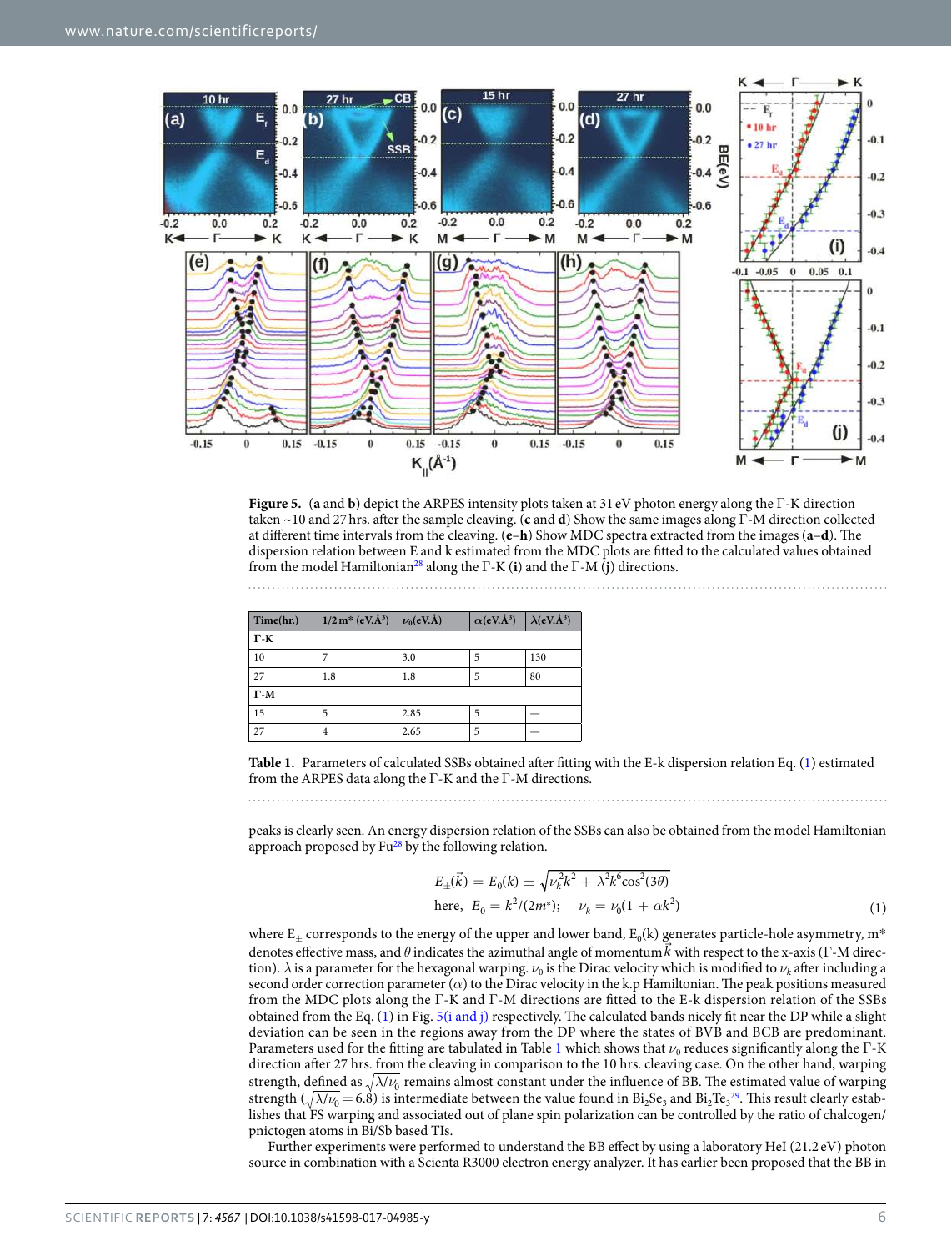

**Figure 6.** (**a,b** and **c**) show ARPES images taken at 300 K-77 K-300 K respectively just after the cleaving (Ist thermal cycle) under constant Ar exposure. (**d**–**f** and **g**–**i**) display the ARPES images of the I<sup>st</sup> thermal cycle performed under constant dosing of  $N_2$  and  $O_2$  gases respectively. (**j**,**k** and **l**) correspond to the EDC (taken around the  $\Gamma$  point) plots of thermal cycling under the exposure of Ar,  $N_2$  and  $O_2$  gases respectively, where the inset of each plot shows the enlarged view of the near  $E_f$  region. Different colours (black → red → green → blue → magenta) of the EDC spectra represent various stages  $(300 \text{ K} \rightarrow 77 \text{ K} \rightarrow 300 \text{ K} \rightarrow 77 \text{ K} \rightarrow 300 \text{ K})$  of thermal cycling respectively.

TIs originate from accumulation of additional charges at the surface and these extra charges arise due to Se vacancies present in the bulk as well as those created at the surface in the process of surface cleaving<sup>30, 31</sup>. Moreover, adsorption of residual gases further changes the charge distribution at the surface<sup>10-12</sup>. In order to understand the role of adatoms in BB, we undertook the ARPES measurements over a cycle of temperatures, 300 K-77 K-300 K. Since, the adsorption of residual gases is faster at low temperatures the effect of BB is expected to enhance at low temperatures. This view is fairly supported by our thermal cycling ARPES data taken at different time intervals under constant exposure of Ar,  $N_2$  and  $O_2$  gases. In first panel, Fig. 6(a,b and c) show the ARPES images taken at  $300 K-77 K-300 K$  respectively just after the cleaving (Ist thermal cycle) in the Ar environment. Similarly, second (Fig. 6(d–f)) and third (Fig. 6(g–i)) panels display the ARPES images of the I<sup>st</sup> thermal cycle performed under constant dosing of  $N_2$  and  $O_2$  gases respectively. In Fig. 6(b), a marginal shifting of the BVB maximum (marked with red arrow) is observed towards the  $E_f$  though it was recorded at a later time in compared to Fig. 6(a). This result of BB is contrary to the behavior observed under the ultra high vacuum conditions. It indicates that the Ar adatoms act like an electron acceptor compensating the Se vacancy induced downward BB and thereby lead to a small upward shifting of the BVB. This inference is supported by the relatively large downward shift of the BVB due to the gas desorption in the next 300 K annealed data (Fig.  $6(c)$ ). These changes are more clearly visible in the higher BE region (between the two red dotted lines). Similar characteristics of hole doping are also seen under the exposure of N<sub>2</sub> gas (Fig. 6(d-f)). However, the dosing of O<sub>2</sub> gas gives rise to an opposite BB effect *i. e.* features of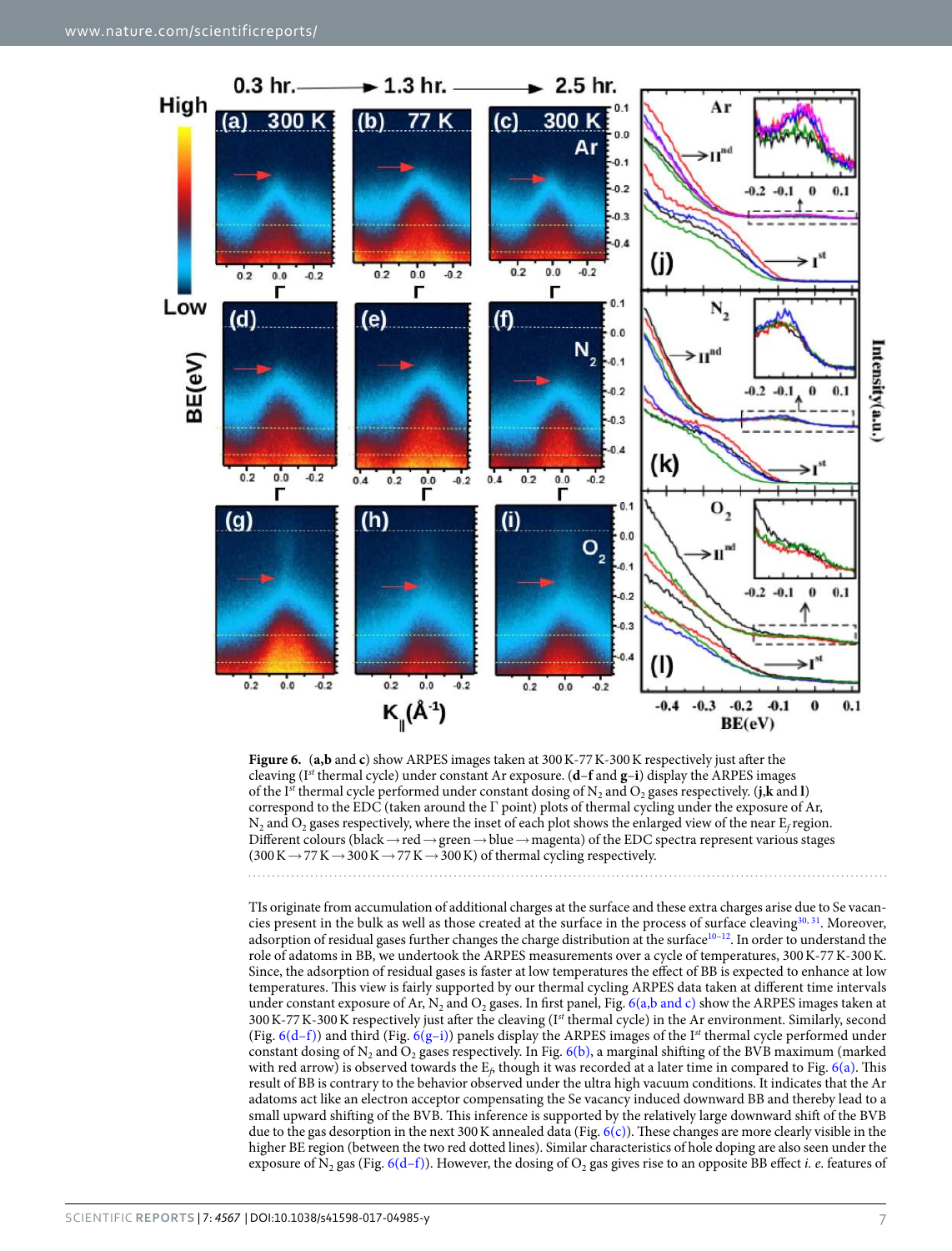n-doping as clear from Fig.  $6(g-i)$ . Further in this case, a faint feature of the SSBs appears quite early at the top of the BVB, unlike the other gas exposure cases after the cleaving. This probably is linked to the higher adsorption of O<sub>2</sub> gas which accelerates the BB. These changes are also compared in the EDC (taken around the  $\Gamma$  point of k width of ±0.02 Å<sup>-1</sup>) plots Fig. 6(j,k and l) which correspond to the first, second and third panels respectively. Data sets of thermal cycling performed ~0:30 and 24:00 hrs. after the cleaving are marked  $I^{st}$  and  $II^{nd}$  respectively. In Fig.  $6(j)$ , a sharp reduction is observed in the intensity of initial 300 K spectra (black) in comparison to the 77 K spectra (red) which again raise and fall in the next 77 K (blue) and 300 K (green) data. Similar behavior is reproduced at the  $II<sup>nd</sup>$  set of thermal cycling also. In addition, spectral weight originating from the filled BCB states also is found to be enhancing in the vicinity of the  $\rm E_f$  as shown in the inset. The trend under thermal cycling shown by the EDC spectra of N<sub>2</sub> case (Fig. 6(k)) qualitatively matches with that of the Ar exposure case, whereas, the EDC plots of the O<sub>2</sub> exposure case (Fig. 6(l)) show an opposite behavior. The small recovery of annealed 300 K (green) spectra with respect to the 77 K (red) in the  $I<sup>nd</sup>$  set of cycle could possibly be a signature of incomplete desorption of the  $O_2$  gas.

It was reported that in the binary TI  $Bi_2Se_3$  the DP moves by 116 meV from its initial position just after cleaving to a saturation value under the influence of BB<sup>9</sup>. Our own measurements also showed a shifting of ~0.1 eV in the time scale of  $11:00$  hr. after the sample cleaving in  $Bi_2Se_3$ . It is interesting to note that this movement is substantially lesser in comparison to that in BSTS where it is ~0.2 eV in a similar time scale and experimental conditions (Fig. 1 of Supplementary note). Recent studies on  $Bi_2Se_3$  have shown that not only the extra charges at the surface but also its periodic re-arrangement inside the bulk creates a Coulomb potential of long range order contributing to the  $BB^{31}$ . This unique property is inherent to the layered structure of  $Bi_2Se_3$  where charge is accumulated and depleted at both ends of each QL. Introduction of additional elements (Sb and Te) in the QL of BSTS leads to an asymmetry in the structure of the QL compared to the  $Bi_2Se_3$ . The presence of Te atoms in addition to the Se atoms at the terminating faces of the QL in  $Bi_{1.5}Sb_{0.5}Te_{1.7}Se_{1.3}$  have been observed in STM measurements<sup>16</sup>. This could possibly provide different screening to the surface charges compared to the  $Bi_2Se_3$ . So an oscillatory behavior of charge density could persist at larger distances inside the bulk region and result in a Coulomb potential of higher and longer range giving rise to stronger BB in BSTS in comparison to the  $Bi_2Se_3$ . Our experimental observations, stronger BB and lower DP position in BSTS compared to  $Bi_2Se_3$ , are consistent with the ARPES results on a similar composition  $Bi_{1.5}Sb_{0.5}Te_{1.7}Se_{1.3}$  reported by Golden *et al.*<sup>32</sup>. These authors have also attributed the difference in effective screening of the adsorbate-induced surface charge to the variation in the temporal evolution of the SSBs between  $B_{1.5}Sb_{0.5}Te_{1.7}Se_{1.3}$  and  $B_{12}Se_3$  compounds. In addition, they suggested that different compositions of the terminated face between the two compounds could also influence the sticking process of the residual gas atoms thereby leading to different BB behaviour. This argument is supported by our first principles results where we find that the nature of the SSBs are different in Se and Te terminated slab geometries (Fig. 4). Besides this, another factor affecting the BB process could be the difference in the relaxation process of the exposed surface of the two compounds. However, in case of Bi<sub>2</sub>Se<sub>3</sub> Hofmann *et al*. have ruled out any surface lattice relaxation from their LEED study<sup>26</sup>.

In conclusion, we discussed the results of our experimental studies using ARPES and first principles based Quantum Espresso band structure calculations and confirmed the non-trivial topology of the SSBs in BSTS. Our calculations show that the SSBs are sensitive to the atomic composition of the terminating surface and our experimental data shows that they have a partial 3D character. We have undertaken a detailed study of the shifting of the DP by the BB effect with elapse of time as well as adsorption of gases after the crystal cleaving. We find that under the BB effect the DP in BSTS shifts by more than two times compared to that in  $Bi_2Se_3$  to reach a saturation. Our results suggest that the stronger BB in BSTS could be due to the difference in screening of the surface charges because of the different compositions of the QLs of the two compounds. From the MDCs of the ARPES data we obtained an energy dispersion relation showing the warping strength of the Fermi surface in BSTS to be intermediate between those found in  ${\rm Bi}_2{\rm Se}_3$  and  ${\rm Bi}_2{\rm Te}_3$  and also is tunable by the ratio of chalcogen/pnictogen atoms. Further experiments reveal that the nature of the BB effects are highly sensitive to the exposure of the fresh surface to various gas species; Ar and  $N_2$  show signatures of hole doping while  $O_2$  shows those of electron doping. Our findings could have importance in the tuning of the DP in topological insulators especially the members of the BSTS family for technological applications.

#### **Methods**

The high quality single crystal samples of  $BisbTe_{1.25}Se_{1.75}$  (BSTS) used in this study were grown by modified Bridgman method. Stoichiometric amounts of Bi(99.999%), Sb(99.999%), Te(99.999%) and Se(99.999%) were heated in evacuated quartz ampoules to a temperature of 1073 K followed by slow cooling. Large sized single crystals (~5 cm) were obtained which cleaved easily along planes normal to the c-axis. The ARPES experiments were carried out using the facilities associated with the BaDELPH beamline of ELETTRA synchrotron center, Italy, equipped with a SPECS Phoibos 150 hemispherical analyser. The photoemission spectra were collected on freshly cleaved (in-situ at 77 K) surfaces of crystals under a vacuum of the order of  $4.0 \times 10^{-11}$  mbar. In addition, ARPES data were taken by using our laboratory facility decked with a high flux GAMMADATA VUV He lamp (VUV5000) attached to a VUV monochromator (VUV5040) and a SCIENTA R3000 analyser. Fermi energies of the samples were calibrated by using a freshly evaporated Ag film on the sample holder. The total energy resolution estimated from the width of the Fermi edge, was about 27 meV for HeI excitation energy. The angular resolution was better than 1° in the wide-angle mode (8°) of the analyzer. All the measurements were performed inside the analysis chamber under a base vacuum of  $3.0 \times 10^{-10}$  mbar.

First-principles calculations were performed by using a plain wave basis set inherent in Quantum Espresso (QE)<sup>33</sup>. Many electron exchange-correlation energy was approximated by the Perdew-Burke-Ernzerhof (PBE) functional<sup>34–36</sup>. Fully relativistic ultrasoft<sup>37</sup> and non relativistic norm conserving pseudopotentials were employed for spin-orbit-coulpled (SOC) and non SOC calculations respectively. Fine mesh of k-points with Gaussian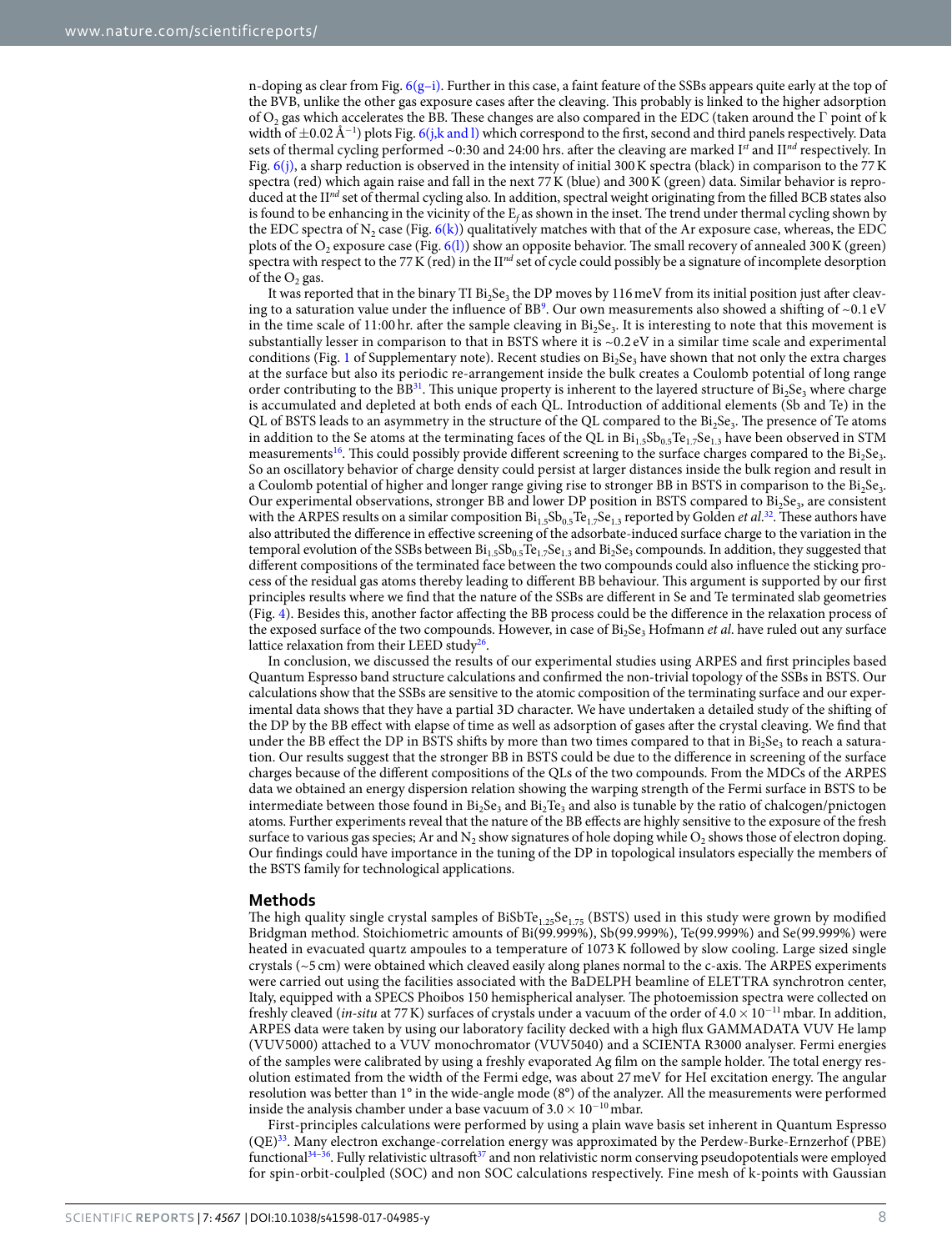smearing of the order 0.0001 Ry was used for sampling the Brillouin zone integration, and kinetic energy and charge density cut-off were set to 100 Ry and 450 Ry respectively. Surface state calculations on (111) plane were performed by using supercell structures of hexagonal unit cell consisting of six quintuple layer (QL) with a vacuum separation of  $\sim$ 26 Å. Experimental lattice parameters<sup>14</sup> and atomic coordinates were relaxed under damped (Beeman) dynamics with respect to both ionic coordinates and the lattice vectors for all the structures.

**Data availability.** The datasets generated during and/or analysed during the current study are available from the corresponding author on reasonable request.

#### **References**

- 1. Hasan, M. Z. & Kane, C. L. Colloquium: topological insulators. Rev. Mod. Phys. **82**, 3045–3067 (2010).
- 2. Qi, X. L. & Zhang, S. C. Topological insulators and superconductors. Rev. Mod. Phys. **83**, 1057–1110 (2011).
- 3. Xia, Y. et al. Observation of a large-gap topological-insulator class with a single Dirac cone on the surface. Nat. Phys. **5**, 398–402  $(2009)$
- 4. Qi, X. L., Li, R., Zang, J. & Zhang, S. C. Inducing a magnetic monopole with topological surface states. Science. **323**, 1184–1187  $(2009)$
- 5. Fu, L. & Kane, C. L. Superconducting proximity effect and Majorana fermions at the surface of a topological insulator. Phy. Rev. Lett. **100**, 096407–4 (2008).
- 6. Hsieh, D. et al. Observation of unconventional quantum spin textures in topological insulators. Science. **323**, 919–922 (2009).
- 7. Fu, L. & Kane, C. L. Probing neutral Majorana fermion edge modes with charge transport. Phy. Rev. Lett. **102**, 216403–4 (2009).
- 8. Akhmerov, A. R., Nilsson, J. & Beenakker, C. W. J. Electrically detected interferometry of Majorana fermions in a topological insulator. Phy. Rev. Lett. **102**, 216404–4 (2009).
- 9. Zhu, Z.-H. et al. Rashba spin-splitting control at the surface of the topological insulator Bi<sub>2</sub>Se<sub>3</sub>. Phy. Rev. Lett. **107**, 186405-5 (2011). 10. King, P. D. C. et al. Large tunable Rashba spin splitting of a two-dimensional electron gas in Bi<sub>2</sub>Se<sub>3</sub>. Phy. Rev. Lett. **107**, 096802-5  $(2011)$
- 11. Benia, H. M., Lin, C., Kern, K. & Ast, R. C. Reactive chemical doping of the Bi<sub>2</sub>Se<sub>3</sub> topological insulator. *Phy. Rev. Lett.* **107**, 177602-5 (2011).
- 12. Hsieh, D. et al. A tunable topological insulator in the spin helical Dirac transport regime. Nat. Lett. **460**, 1101–1105 (2009).
- 13. Ren, Z., Taskin, A. A., Sasaki, S., Segawa, K. & Ando, Y. Large bulk resistivity and surface quantum oscillations in the topological insulator Bi<sub>2</sub>Te<sub>2</sub>Se *Phy. Rev. B.* 82, 241306–241310(R) (2010).
- 14. Ren, Z., Taskin, A. A., Sasaki, S., Segawa, K. & Ando, Y. Optimizing Bi<sub>2−x</sub>Sb<sub>x</sub>Te<sub>3−y</sub>Se<sub>y</sub> solid solutions to approach the intrinsic topological insulator regime. Phy. Rev. B. **84**, 165311 (2011).
- 15. Xu, Y. et al. Observation of topological surface state quantum Hall effect in an intrinsic three-dimensional topological insulator. Nat. Phys. **10**, 956–963 (2014).
- 16. Ko, W. et al. Atomic and electronic structure of an alloyed topological insulator, Bi2−xSbxTe3−ySe<sup>y</sup> . Sci. Rep. **3**, 02656–02661 (2013).
- 17. Arakane, T. et al. Tunable Dirac cone in the topological insulator Bi2−xSbxTe3−ySe<sup>y</sup> . Nat. Comm. **3**, 636–641 (2011).
- 18. Neupane, M. Topological surface states and Dirac point tuning in ternary topological insulators. Phy. Rev. B. **85**, 235406–8 (2012).
- 19. Fatemi, V. et al. Electrostatic Coupling between Two Surfaces of a Topological Insulator Nanodevice. Phy. Rev. Lett. **113**, 206801–5  $(2014)$
- 20. Banerjee, A., Sundaresh, A., Majhi, K., Ganesan, R. & Kumar, P. S. K. Accessing Rashba states in electrostatically gated topological insulator devices. App. Phy. Lett. **109**, 232408–6 (2016).
- 21. Liu, B. et al. Surrounding sensitive electronic properties of Bi<sub>2</sub>Te<sub>2</sub>Se Nanoplates-potential sensing applications of topological insulators. Sci. Rep. **4**, 04639–04645 (2014).
- 22. Zhang, H. *et al.* Topological insulators in Bi<sub>2</sub>Se<sub>3</sub>, Bi<sub>2</sub>Te<sub>3</sub> and Sb<sub>2</sub>Te<sub>3</sub> with a single Dirac cone on the surface. *Nat. Phy.* **5**, 438–442 (2009).
- 23. Dai, Q. X. et al. Robust surface state of intrinsic topological insulator Bi<sub>2</sub>Te<sub>2</sub>Se thin films: a first-principles study. J. phys. condens. matt. **24**, 035502–6 (2012).
- 24. Black-Schaffer, M. A. & Balatsky, V. A. Strong potential impurities on the surface of a topological insulator. Phy. Rev. B. **85**, 121103(R)1–4 (2012).
- 25. Sanchez-Barriga, J. *et al*. Nonmagnetic band gap at the Dirac point of the magnetic topological insulator (Bi<sub>1−x</sub>Mn<sub>x</sub>)<sub>2</sub>Se<sub>3</sub>. *Nat. Comm*. **7**, 10559–10 (2016).
- 26. Bianchi, M. et al. Coexistence of the topological state and a two dimensional electron gas on the surface of Bi<sub>2</sub>Se<sub>3</sub>. Nat. Comm. 1, 128–133 (2010).
- 27. Hsieh, D. et al. Observation of Time-Reversal-Protected Single-Dirac-Cone Topological-Insulator States in Bi<sub>2</sub>Te<sub>2</sub> and Sb<sub>2</sub>Te<sub>3</sub>. Phy. Rev. Lett. **103**, 146401–4 (2009).
- 28. Liang, F. Hexagonal warping effects in the surface states of the topological insulator Bi<sub>2</sub>Te<sub>3</sub>. *Phy. Rev. Lett.* **103**, 266801 (2009).
- 29. Nomura, M. et al. Relationship between Fermi surface warping and out-of-plane spin polarization in topological insulators: a view from spin- and angle-resolved photoemission. Phy. Rev. B. **89**, 045134–6 (2014).
- 30. Rakyta, P., Ujfalussy, B. & Szunyogh, L. Band bending at the surface of Bi<sub>2</sub>Se<sub>3</sub> studied from first principles. New. J. Phys. 17, 123011–123021 (2015).
- 31. Forster, T., Kruger, P. & Rohlfing, M. Ab initio studies of atom and vacancy-induced band bending in Bi<sub>2</sub>Se<sub>3</sub>. Phy. Rev. B. 91, 035313–13 (2015).
- 32. Frantzeskakis, E. Dirac states with knobs on: Interplay of external parameters and the surface electronic properties of threedimensional topological insulators. Phy. Rev. B. **91**, 205134–15 (2015).
- 33. Giannozzi, P. et al. http:/www.quantum-espresso.org.
- 34. Perdew, J. P., Burke, K. & Ernzerhof, M. Generalized gradient approximation made simple. Phys. Rev. Lett. **77**, 3865–3868 (1996).
- 35. Perdew, J. P. & Wang, Y. Accurate and simple analytic representation of the electron-gas correlation energy. Phys. Rev. B. **45**, 13244–13249 (1992).
- 36. Perdew, J. P. et al. Atoms, molecules, solids, and surfaces: applications of the generalized gradient approximation for exchange and correlation. Phys.Rev. B. **46**, 6671–6687 (1992).
- 37. Vanderbilt, D. Soft self-consistent pseudopotential in a generalized eigenvalue formalism. Phys. Rev. B. **41**, 7892–7895 (1990).

#### **Acknowledgements**

We acknowledge the scientific staff at the BaDELPH beamline of ELETTRA Sincrotrone Trieste, Italy for helping in the measurements.